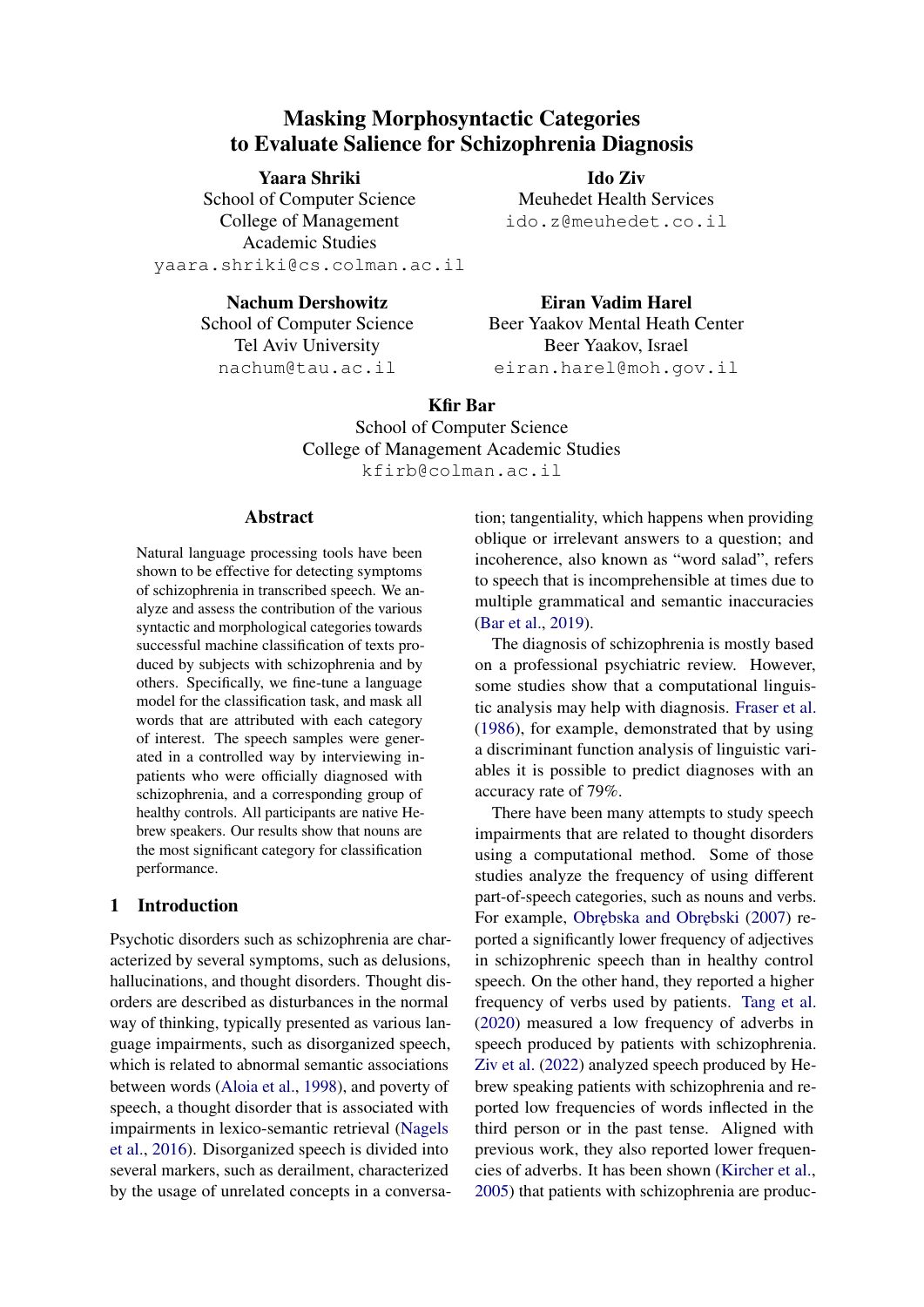ing grammatically simpler speech than healthy people. The results are not always consistent; [Tang](#page-9-5) [et al.](#page-9-5) [\(2021\)](#page-9-5), for example, reported high frequencies of adverbs and adjectives in schizophrenic speech, in contrast to the reports made by other works. Until very recently, the large majority of those studies were conducted with English speaking patients.

One of the most popular technologies in natural language processing (NLP) is language modelling. A language model is essentially a function that assigns a probability to a given sequence of words occurring in a sentence. There are different ways to fit a language model to a certain distribution, typically using massive collections of texts. An autoregressive model conditions the probability of a word on the text that has already been seen in direction of reading. On the other hand, masked language models (MLM) are given the full sentence, while learning to assign probability to a randomly chosen hidden (masked) word. Such models are typically used as the basis for an algorithm that aims at solving a specific downstream task, such as sentiment analysis or document classification. In the first phase, the models are pre-trained for the word-probability assignment using a large unlabeled collection of texts, and later are fine-tuned on a labeled dataset for a specific downstream task. While the autoregressive models are more suitable for generation tasks, MLMs are typically the best option for fine-tuning on classification tasks.

This development of pre-trained language models provides us with the opportunity to examine the importance of certain morphosyntactic categories in speech of patients with schizophrenia, and compare it to that of a healthy control group. Specifically, we fine-tune an MLM to classify transcribed speech segments into patient or control categories, and examine its performance under extreme situations of hiding (masking) words that belong to a specific syntactic or morphological category.

While most existing techniques use some sort of counting method, in this study, we explore an alternative innovative way for assessing the salience of a specific category for detecting schizophrenic speech. We utilize the original masking technique of an MLM, by naturally masking out specific morphosyntactic categories and measure the performance of the model on a downstream classification task.

The experimental results show a decrease in pre-

diction accuracy once nouns are masked, suggesting that nouns are more informative than other categories we tested for differentiating between patients and controls. Our participants are all native Hebrew speakers.

#### 2 Related Work

Computational modeling has been studied in relation to cognitive disorders in order to fill the gap between theoretical models and biological evidence. [Lanillos et al.](#page-9-6) [\(2020\)](#page-9-6) reviews popular neural network models for autism spectrum disorder and schizophrenia, using different types of input. Both disorders are characterized by an altered perception of the world. According to this review, models of schizophrenia mainly concentrate on positive symptoms, such as hallucinations and delusional behavior (e.g., [Hoffman and McGlashan](#page-8-3) [\(1997\)](#page-8-3); [Horn and Ruppin](#page-8-4) [\(1995\)](#page-8-4)). However, there are also models that target other symptoms such as disturbances of attention [\(Cohen and Servan-Schreiber,](#page-8-5) [1992\)](#page-8-5) and movement disorders [\(Yamashita and](#page-9-7) [Tani,](#page-9-7) [2012\)](#page-9-7).

The use of computational linguistic models has been applied to studying language abnormalities related to mental illness, specifically schizophrenia. Disorganized speech, including derailment, incoherence, and tangentiality, is among the common symptoms of schizophrenia being studied by researchers using computational methods (e.g., [Bedi](#page-8-6) [et al.](#page-8-6) [\(2015\)](#page-8-6); [Pauselli et al.](#page-9-8) [\(2018\)](#page-9-8); [Iter et al.](#page-8-7) [\(2018\)](#page-8-7); [Bar et al.](#page-8-1) [\(2019\)](#page-8-1); [Just et al.](#page-9-9) [\(2020\)](#page-9-9)). [Hitczenko et al.](#page-8-8) [\(2021\)](#page-8-8) reviews computational methods that perform linguistic analysis of psychosis, focusing on three language abnormalities: disorganized speech, poverty of speech, and flat affect. Many studies have employed latent semantic analysis (LSA) and word embedding models (e.g., word2vec and GloVe) to measure disorganized speech. Typically, the embeddings are used to measure semantic similarity between words in the sentence, or between entire sentences or paragraphs, to assess semantic cohesion as a predictor for disorganized speech. In several studies (e.g., [Elvevåg et al.](#page-8-9) [\(2007\)](#page-8-9); [Iter](#page-8-7) [et al.](#page-8-7) [\(2018\)](#page-8-7); [Just et al.](#page-8-10) [\(2019\)](#page-8-10)), psychosis patients scored significantly higher on disorganization than controls. However, [Hitczenko et al.](#page-8-8) [\(2021\)](#page-8-8) argues that the measures are not consistent across other studies.

As mentioned in the previous section, most of those works analyze transcribed speech spoken in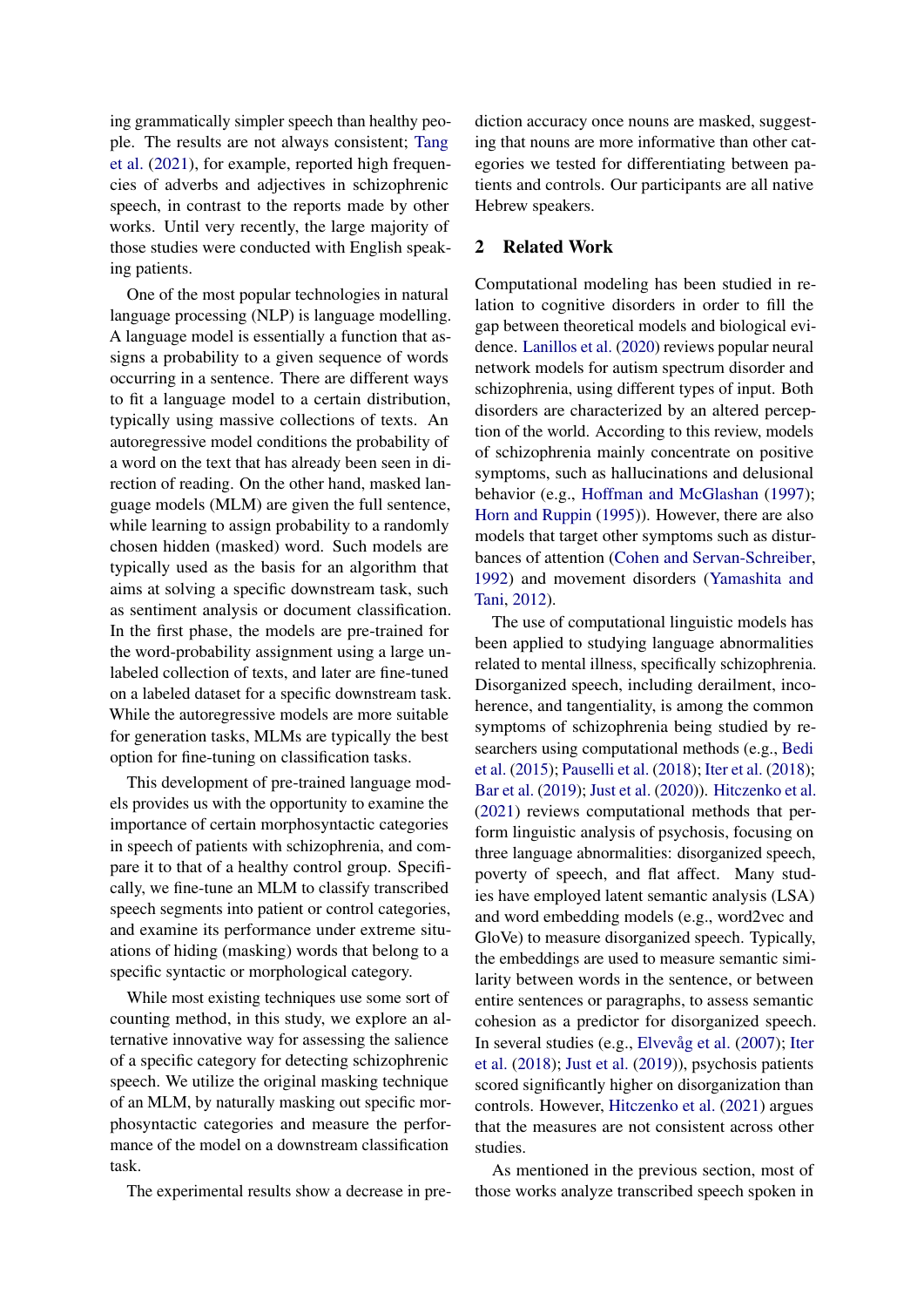English, which is characterized by a relatively simple morphological system. Some recent studies have been exploring similar techniques applied to other languages, such as German [\(Just et al.,](#page-9-9) [2020\)](#page-9-9) and Hebrew [\(Bar et al.,](#page-8-1) [2019\)](#page-8-1). The latter have studied derailment, a symptom of thought disorder characterized by switching between topics and jumping from one disconnected thought to another. They measure derailment in speech through semantic similarity of adjacent words using their embeddings. It was found that patients with schizophrenia are more likely to derail than healthy controls, consistent with previous studies [\(Bedi et al.,](#page-8-6) [2015;](#page-8-6) [Iter et al.,](#page-8-7) [2018\)](#page-8-7). Further, they examine incoherence in schizophrenic patients, to see how they use adjectives and adverbs to describe specific nouns and verbs. Their analysis makes use of a dependency parser for Hebrew, which yields a word-dependency list for each sentence. Using dependencies, they discovered that the adjectives and adverbs used by the controls are more similar to those commonly used to describe the same nouns and verbs.

There are not many works that leverage language models to analyse text for detecting mental health symptoms, such as we do. In a recent work [\(Tang](#page-9-5) [et al.,](#page-9-5) [2021\)](#page-9-5), BERT [\(Devlin et al.,](#page-8-11) [2019\)](#page-8-11), a large English language model, has been used to encode full sentences and compare the resulting embeddings of adjacent sentences for measuring tangentiality. Their results reflect increased tangentiality among patients with schizophrenia.

In our work, we use a language model as a tool for assessing the contribution of six morphosyntactic categories to the classification of transcribed speech into patients or controls.

### 3 Participants and Data Collection

We interviewed 49 males, aged 18–60, divided into control and patient groups, all speaking Hebrew as their first language. The patient group includes 23 inpatients from the Be'er Ya'akov–Ness Ziona Mental Health Center in Israel who were admitted following a diagnosis of schizophrenia. Diagnoses were made by a hospital psychiatrist according to the DSM-5 criteria [\(American Psychiatric Associ](#page-8-12)[ation DSM-5 Task Force,](#page-8-12) [2013\)](#page-8-12) and a full psychiatric interview. Each participant was rewarded with approximately \$8. The control group includes 26 men, mainly recruited via an advertisement that we placed on social media. Exclusion criteria for all

participants were as follows:

- (1) participants whose mother tongue is not Hebrew;
- (2) having a history of dependence on drugs or alcohol over the past year;
- (3) having a past or present neurological illness; and
- (4) using fewer than 500 words in total in their transcribed interview.

Additionally, the control group had to score below the threshold for subclinical diagnosis of depression and post-traumatic stress disorder (PTSD). Most of the control participants scored below the threshold for anxiety. Most of the patients scored above the threshold for borderline or mild psy-chosis symptoms on a standard measure.<sup>[1](#page-2-0)</sup> See Section [3.1](#page-3-0) for more information about the measures we use in this study.

The demographic characteristics of the two groups are presented in Table [1.](#page-3-1)

Patients were interviewed in a quiet room at the department where they are hospitalized by one of our professional team members, and the control participants were interviewed in a similar room outside the hospital. Each interview lasted approximately one hour. The interviews were recorded and later manually transcribed by a native Hebrew speaking student from our lab. All participants were assured of anonymity, and told that they are free to end the interview at any time.

After signing a written consent, each participant was asked to describe 14 images picked from the Thematic Appreciation Test (TAT) collection; the images were presented one by one. We used the TAT images identified with the following serial numbers: 1, 2, 3BM, 4, 5, 6BM, 7GF, 8BM, 9BM, 12M, 13MF, 13B, 14, and 3GF. All images are black and white, including a mixture of men and women, children and adults. Each picture stands by itself, presented alone and has no relation to the other pictures. The participants were asked to tell a brief story about each image based on four open questions: What led up to the event shown in the picture? What is happening in the picture at this moment? What are the characters thinking and feeling? What is the outcome of the story? The

<span id="page-2-0"></span><sup>&</sup>lt;sup>1</sup>Our patient group is composed of inpatients who are undergoing treatment with medications; therefore, higher scores were not expected.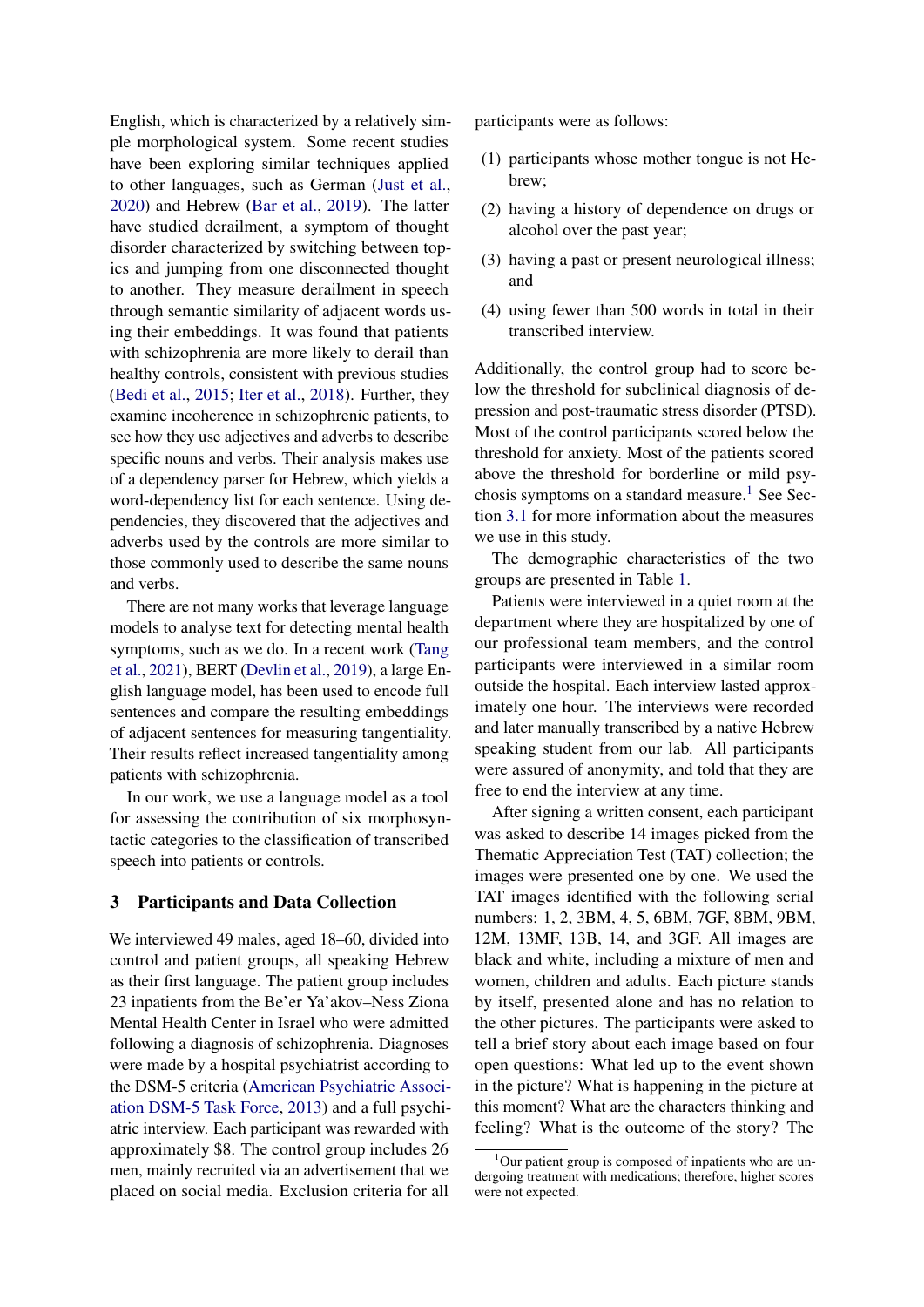<span id="page-3-1"></span>

|                                  | Control        | Patients                  | <b>Statistics</b>                 |
|----------------------------------|----------------|---------------------------|-----------------------------------|
| N                                | 26             | 23                        |                                   |
| Age mean $(SD)$                  | 25.46 (6.28)   | 33.15 (9.72) $t = 3.38**$ |                                   |
| Education years mean $(SD)$      | 11.96(0.15)    | 11.30(1.15)               | $t = 2.98**$                      |
| Place of residence (frequencies) |                |                           | $\chi^2$ (3,55) = 8.84, $p = .03$ |
| Southern Israel                  | 1              | 7                         |                                   |
| Central Israel                   | 22             | 16                        |                                   |
| Northern Israel                  | $\overline{2}$ | 0                         |                                   |
| Jerusalem                        |                | $\Omega$                  |                                   |
| Marital status (frequencies)     |                |                           | $\chi^2$ (1,49) = 0.055, p = .81  |
| Single                           | 4              | 3                         |                                   |
| Married                          | 22             | 20                        |                                   |
| Income (frequencies)             |                |                           | $\chi^2$ (3,49) = 3.06, p = .38   |
| Low                              | 5              | 4                         |                                   |
| Lower than average               | 6              | 4                         |                                   |
| Average                          | 9              | 13                        |                                   |
| Higher than average              | 6              | $\overline{2}$            |                                   |
| PANSS positive subscale          |                | $8.91 \pm 3.91$           |                                   |
| PANSS negative subscale          |                | $7.82 \pm 3.74$           |                                   |
| PANSS total subscale             |                | $16.73 \pm 6.23$          |                                   |

Table 1: Demographic characteristics by group.  $**p < .005$ .

interviewer remained silent during the respondent's narration and offered no prompts or questions.

After describing the images, the participant was asked to answer four open questions, one by one. The four questions are listed in Table [2.](#page-4-0) As before, the interviewer remained silent during the respondent's narration and offered no prompts or questions.

Once all 18 components (14 image descriptions and 4 open questions) were answered, each participant was requested to fill in a demographic questionnaire as well as some additional questionnaires for assessing mental-health symptoms, which we describe next.

### <span id="page-3-0"></span>3.1 Symptom Assessment Measures

#### 3.1.1 Control group

The control participants were assessed for symptoms of depression, PTSD, and anxiety.

Depression. Symptoms of depression were assessed using Beck's Depression Inventory–II (BDI–II) [\(Beck et al.,](#page-8-13) [1996\)](#page-8-13). The BDI–II is a 21 item inventory rated on a 4-point Likert-type scale  $(0 = "not at all" to 3 = "extremely"), with summary$ scores ranging between 0 and 63. [Beck et al.](#page-8-13) [\(1996\)](#page-8-13) suggested a preliminary cutoff value of 14 as an indicator for mild depression, as well as a threshold of 19 as an indicator for moderate depression.

BDI–II has been found to demonstrate high reliability [\(Gallagher et al.,](#page-8-14) [1982\)](#page-8-14). We use a Hebrew version of BDI–II [\(Hasenson-Atzmon et al.,](#page-8-15) [2016\)](#page-8-15).

PTSD. Symptoms of PTSD were assessed using the PTSD checklist of the DSM–5 (PCL–5) [\(Weath](#page-9-10)[ers et al.,](#page-9-10) [2013\)](#page-9-10). The questionnaire contains twenty items that can be divided into four subscales, corresponding to the clusters B–E in DSM–5: intrusion (five items), avoidance (two items), negative alterations in cognition and mood (seven items), and alterations in arousal and reactivity (six items). The items are rated on a 5-point Likert-type scale  $(0 =$ "not at all" to  $4 =$  "extremely"). The total score ranges between 0 and 80, provided along with a preliminary cutoff score of 38 as an indicator for PTSD. PCL–5 has been found to demonstrate high reliability [\(Blevins et al.,](#page-8-16) [2015\)](#page-8-16). We use a Hebrew translation of PCL-5 [\(Bensimon et al.,](#page-8-17) [2013\)](#page-8-17).

Anxiety. Symptoms of anxiety were assessed through the State Trait Anxiety Inventory (STAI) [\(Spielberger et al.,](#page-9-11) [1970\)](#page-9-11). The STAI questionnaire consists of two sets of twenty self-reporting measures. The STAI measure of state anxiety (S-anxiety) assesses how respondents feel "right now, at this moment" (e.g., "I feel at ease"; "I feel upset"), and the STAI measure of trait anxiety (T-anxiety) targets how respondents "generally feel" (e.g., "I am a steady person"; "I lack self-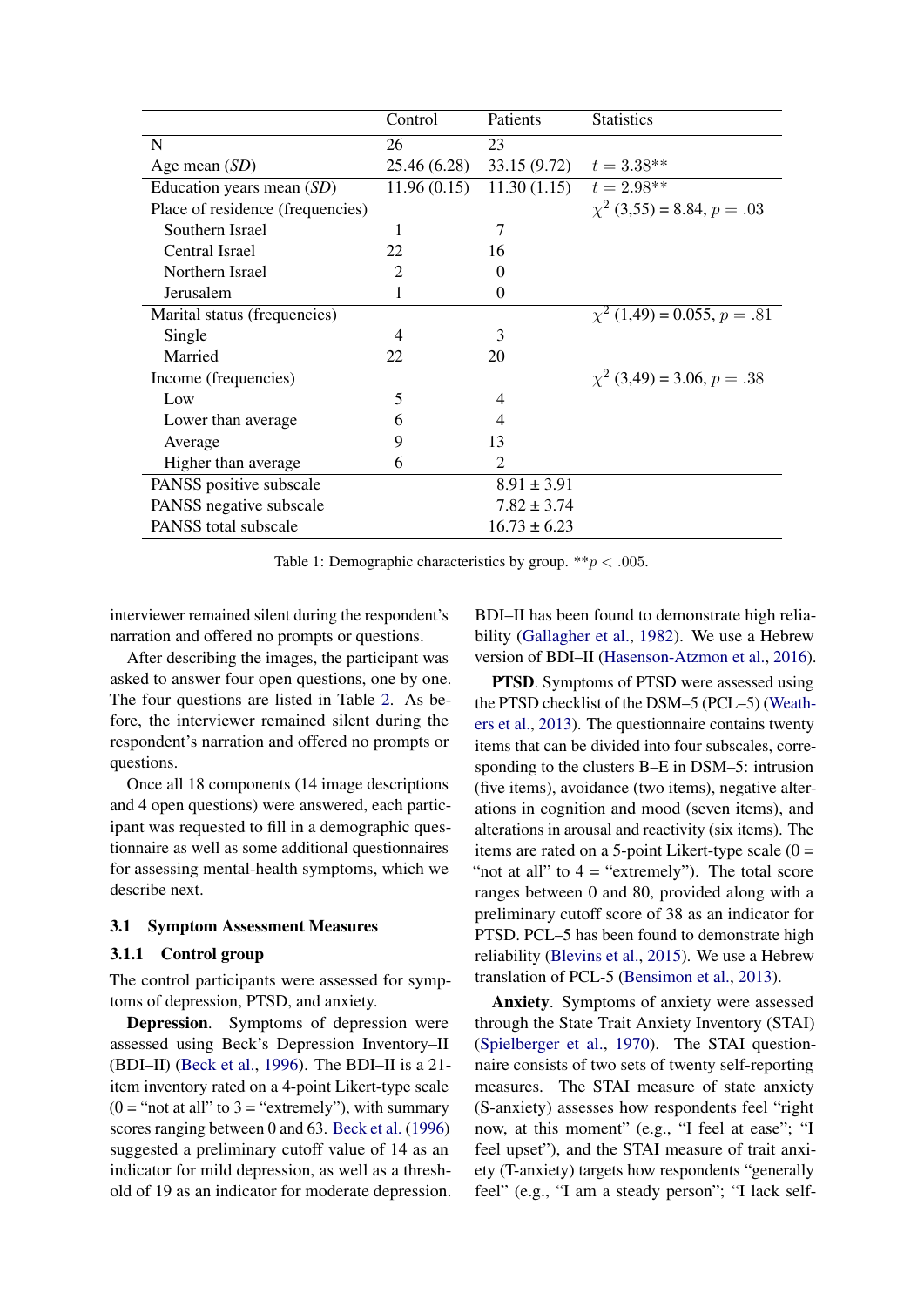<span id="page-4-0"></span>

|                             | $ID \mid Question$                                  |
|-----------------------------|-----------------------------------------------------|
|                             | Tell me as much as you can about your bar mitzvah.* |
| $\mathcal{D}_{\mathcal{L}}$ | What do you like to do, mostly?                     |
| 3                           | What are the things that annoy you the most?        |
|                             | What would you like to do in the future?            |

Table 2: Four open questions asked during the interview. \*Bar mitzvah is a Jewish confirmation ceremony for boys who have reached the age of 13.

confidence"). For each item, respondents are asked to rate themselves on a 4-point Likert scale, ranging from  $1 =$  "not at all" to  $4 =$  "very much so" for S-anxiety, and from  $1 =$  "almost never" to  $4 =$ "almost always" for T-anxiety. Total scores range from 20 to 80, with a preliminary cutoff score of 40 recommended as indicating clinically significant symptoms for the T-Anxiety scale [\(Knight et al.,](#page-9-12) [1983\)](#page-9-12). STAI has been found to demonstrate high reliability [\(Barnes et al.,](#page-8-18) [2002\)](#page-8-18). We use a Hebrew translation of STAI [\(Saka and Gati,](#page-9-13) [2007\)](#page-9-13).

# 3.1.2 Patients

Psychosis symptoms were assessed by the 6 item Positive And Negative Syndrome Scale (PANSS–6) [\(Østergaard et al.,](#page-9-14) [2016\)](#page-9-14). The original 30-item PANSS (PANSS–30) is the most widely used rating scale for schizophrenia, but it is relatively long for use in clinical settings. The items in PANSS–6 are rated on a 7-point scale  $(0 = "not$ at all" to  $6 =$  "extremely"). The total score ranges from 0 to 36, with a score of 14 representing the threshold for mild schizophrenia, and a score between 10 and 14 defined as borderline disease or as remission. PANSS–30 has been found to demonstrate high reliability [\(Lin et al.,](#page-9-15) [2018\)](#page-9-15), while [Øster](#page-9-14)[gaard et al.](#page-9-14) [\(2016\)](#page-9-14) reported a high correlation between PANSS–6 and PANSS–30 (Spearman correlation coefficient  $= 0.86$ ). We used the Hebrew version of PANSS–6 [\(Lin et al.,](#page-9-15) [2018\)](#page-9-15). The range of positive and negative symptoms are presented in Table [1.](#page-3-1)

# 4 Analysis

### 4.1 Preprocessing

We treat every response to any one of the 18 questions as a training/evaluation instance for our classifier. Overall we have 414 responses generated by patients, as well as 468 responses that were generated by controls. The responses are written in Hebrew, a morphologically rich Semitic language; Hebrew words are inflected for person, number, and gender, resulting in a relatively complicated word-production process. We preprocess each response using the Ben-Gurion University (BGU) morphological tagger [\(Adler and Elhadad,](#page-8-19) [2006\)](#page-8-19), a context-sensitive morphological analyzer for Hebrew. The tagger displays morphosyntactic information for each word in the text, including part-ofspeech tags, as well as information about person and number.

### 4.2 Classification Methodology

We use a Hebrew MLM to classify a response into the two groups, patients or controls. As mentioned before, MLMs are trained in two phases. During the first, also known as pre-training, the model is trained with a large set of text in which 15% of the input tokens are masked using a special mask token for which the model is trained to predict. In the second phase, also known as fine-tuning, the model is adapted for a downstream task using a relatively small set of annotated examples. For classification tasks, such as ours, the common practice is to add another neural dense layer connected to the output vector of the initial token. Therefore, we fine-tune a pre-trained language model using a portion of the dataset, and evaluate its performance on the remaining instances. To assess the contribution of different syntactic and morphological categories for the classification performance, we fine-tune the model several times individually, each time we mask all words of a selected category. We focus on four parts of speech including nouns, verbs, adverbs, and adjectives. Those are all considered as content words, rather than functional ones. In addition, we examine first-person and third-person words. Overall, we examine six morphosyntactic categories.

In all our experiments, we use Aleph-BERT [\(Seker et al.,](#page-9-16) [2021\)](#page-9-16), a pre-trained language model for Hebrew, to perform sequence classification using the Transformers library [\(Wolf et al.,](#page-9-17) [2019\)](#page-9-17). Specifically we use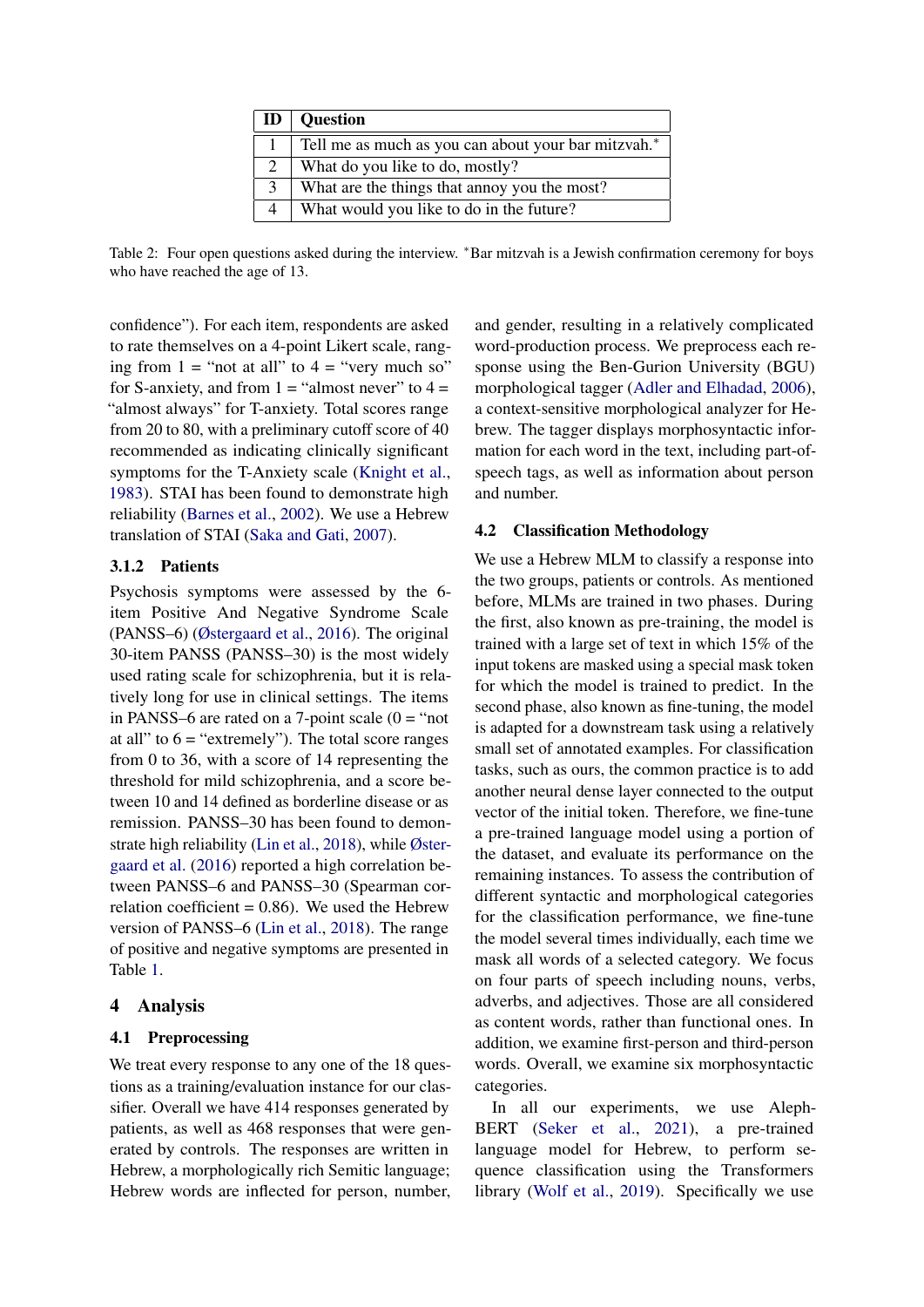AutoModelForSequenceClassification with the alephbert-base model code. The AlephBERT model was trained on data collected from three different Hebrew text sources: the OSCAR corpus [\(Ortiz Suárez et al.,](#page-9-18) [2020\)](#page-9-18), Hebrew tweets, and the Hebrew Wikipedia.

Given a category  $M$ , we begin each experiment by dividing the collection of responses into 80:20 train and test sets, respectively, by making sure the label distribution remains similar to the original dataset. We tokenize each response using the AlephBERT tokenizer, which was designed to truncate responses longer than the model's 512-token limitation. We proceed with the following three steps:

- 1. We iterate through all train and test responses and mask<sup>[2](#page-5-0)</sup> all tokens that were attributed with M by the BGU Tagger. By design, the AlephBERT tokenizer may break words in the middle; therefore, to be more precise we mask all tokens that were broken from a word that was attributed with  $M$  by the BGU tagger. We then fine-tune the model on the masked train set and evaluate on the corresponding masked test set. We use accuracy as an evaluation metric.
- 2. As a control experiment, we mask tokens randomly by considering every token for masking using a Bernoulli trial with probability equals to the probability of occurrence of  $M$ . Same as before, we fine-tune the model on the modified train set and evaluate it on the modified test set.
- 3. We repeat this experiment 30 times, each time with a different random state, which affects the splitting to train and test sets, as well as on the random masking procedure, and calculate the average accuracy scores for both, Mbased masking and random masking. After confirming the scores are normally distributed, we conduct a t-test in order to measure the impact of M-based masking by comparing its accuracy with the one achieved by random masking.

It should be noted that the random states that we use in the experiments are identical across different categories, to make sure that we use the same

train/test splits in the 30 executions of each category.

# 5 Results

Figure [1](#page-6-0) displays the probability of each morphosyntactic category to appear in the responses of patients and controls. All participants use more nouns and third-person words than verbs, adverbs, adjectives, and first-person words. The high frequency of third-person words is reasonable, since in most of the interview, the participants were asked to describe the situation as they interpret from a picture that was presented to them. Neither group uses a significant proportion of first or third person tokens. However, we can see that the inpatients use nouns and verbs slightly more often, whereas the controls use more adjectives and adverbs. The difference in adverbs has been confirmed to be statistically significant according to a Welch's unequal variances *t*-test (at  $p < 0.0005$ ).

The classification results, under different masking conditions are summarized in Table [3.](#page-7-0) The table displays the difference between the mean classification accuracy of masking each morphosyntactic category (the Morph. Masking column), compared to a random masking of tokens with the same probability of occurrence (the Random Masking column). We run  $t$ -tests and provide the outcome statistics in the last two columns. The accuracy at the baseline level (i.e., no masking) is 84.4%. Standard deviations range between 5.5 and 6.5 percent for all accuracy measures. Unsurprisingly, most of the accuracy results listed in the table are below the baseline score. We expected that masking words at high rates may be detrimental for the classification performance. We do see some accuracy scores above the baseline score; however, the differences are minor and has no statistical significance.

We can clearly see the impact of masking nouns and adverbs on the classification performance. Especially when nouns are being masked, the accuracy decreases significantly compared to random masking at the same token-masking rate. The other categories do not show a significant decrease in accuracy compared to random masking at the same rate.

To confirm our results, we design another experiment in which all words in the text *except* nouns and adverbs, are masked. Like before, we compare the classification accuracy with a control model in which we use random masking at the same rate,

<span id="page-5-0"></span><sup>&</sup>lt;sup>2</sup>With the special token  $[MASK]$ .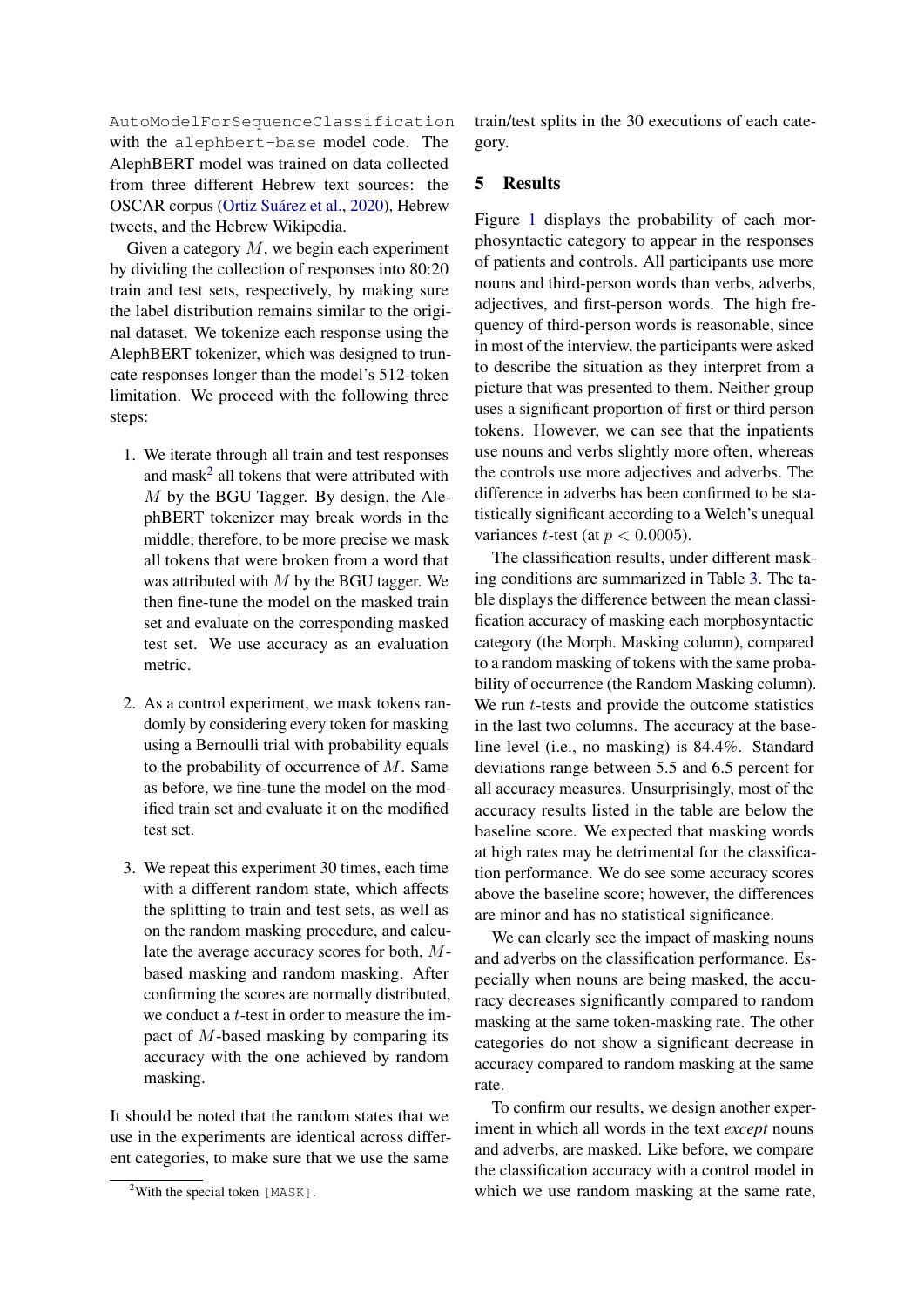<span id="page-6-0"></span>

Figure 1: Usage percentage of selected syntactical and morphological categories. \*p < 0.0005 (per Welch's unequal variance *t*-test).

as described before. In spite of the fact that we have masked more than 72% of the words in the text, the model has been able to achieve an accuracy of 82.8%, compared to 75% achieved by the random-masking model. This difference has been confirmed to be statistically significant by conventional standards, according to a t-test (at  $p < 0.0005$ ). These results provide a consistent evidence that nouns and adverbs are more important than other categories for the classification task.

#### 6 Discussion

We notice that nouns and adverbs make the biggest impact on the performance of the classifier, suggesting that those syntactic categories are the most informative to the model. Comparing with random masking of the same number of words, the accuracy drops significantly ( $p < 0.0005$ ) when nouns are being masked. With adverbs, the difference in accuracy is less significant ( $p = 0.058$ ). Based on the numbers assembled in Figure [1,](#page-6-0) we cannot attribute our findings to the frequency of usage of those categories. Whereas nouns are used more frequently than the other categories, adverbs are much less frequent. For adverbs, at least, we see a significant difference in the frequency of usage between the two groups; controls use them more. Adverbs are typically used in tandem with a verb; however, it turns out that the patients use slightly more verbs than the controls, although to an insignificant degree. Therefore, we believe that the significant difference in usage frequency of adverbs may be the reason for the impact that they make on

classification performance.

As for nouns, we see no evidence for a usage frequency difference between the two groups. We believe that the reason for the impact made by masking nouns on the classification performance might be related to the importance of nouns in the syntactic tool set of patients with schizophrenia. Our results may suggest that the patients convey their messages more through nouns than through other linguistic categories. Nouns are considered the backbone of a language; it has been shown that English-speaking children acquire knowledge of nouns before verbs [\(Gentner,](#page-8-20) [1982\)](#page-8-20). Nouns are considered easier to learn than verbs, probably due to their imageability [\(McDonough et al.,](#page-9-19) [2011\)](#page-9-19). Therefore, we presume that focusing more on nouns when conveying a message may be an indicator of poverty of speech. The way patients use nouns is slightly different from how controls do. This difference makes it easier for the model to predict schizophrenic symptoms. The source of the difference may be related to the type of nouns that they choose to use in a sentence, the similarity among the nouns in a sentence, or their syntactic relations with other words in the sentence. Since Hebrew is a highly inflected language, it could also be that patients inflect nouns differently than controls. We plan to further investigate the source of the difference in follow up work.

# 7 Ethical Considerations

This research was approved by the Helsinki Ethical Review Board (IRB) of the Be'er Ya'akov–Ness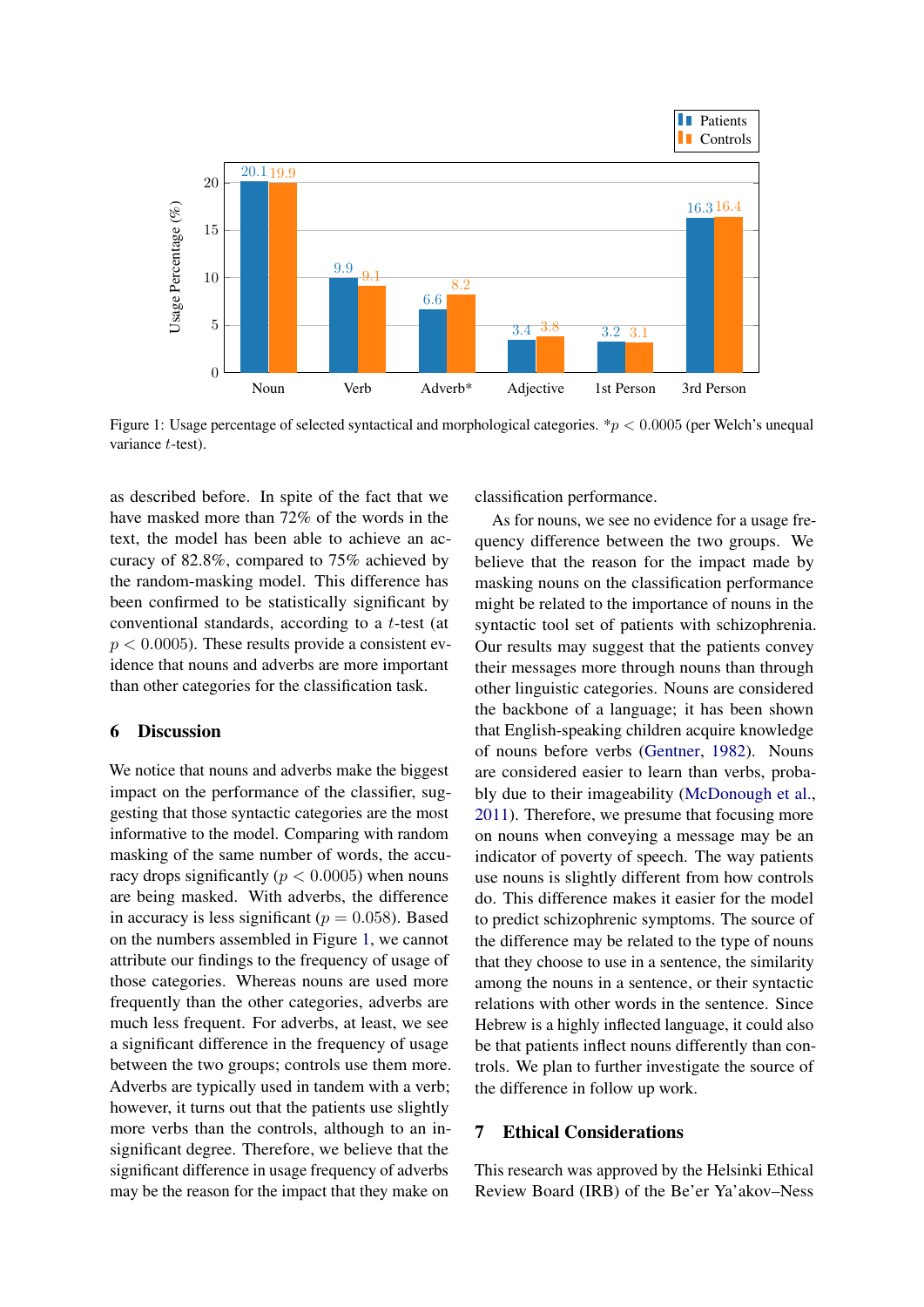<span id="page-7-0"></span>

| Morph. Category       | Morph. Masking | <b>Random Masking</b> |           | $\boldsymbol{p}$ |
|-----------------------|----------------|-----------------------|-----------|------------------|
| No masking (baseline) | 84.4%          |                       |           |                  |
| Noun                  | 82.2%          | 84.6%                 | 4.7809    | $p < .0005*$     |
| Verb                  | 83.1%          | 84.0%                 | 1.2646    | $p=.2161$        |
| Adverb                | 82.3%          | 83.5%                 | 1.9739    | $p=.0580$        |
| Adjective             | 84.1%          | 84.9%                 | 1.7963    | $p=.0829$        |
| First person          | 84.5%          | 84.9%                 | 1.9598    | $p=.0597$        |
| Third person          | 83.2%          | 82.3%                 | $-1.9527$ | $p = .0606$      |

Table 3: Accuracy scores under different masking conditions.  $\frac{*p}{*} < 0.0005$ .

Ziona Mental Health Center. Participants were guaranteed anonymity. The data was stored on a secured server, with limited access provided only to the authors of this paper.

Like with every other machine-learning model, there is a risk that the training data is unbalanced. Specifically, we do not intentionally balance the dataset for ethnicity or political affiliation. Moreover, this work is based on interviews with men only. Additionally, the language model that we use, AlephBERT, was trained on large and less controlled datasets. That may introduce some additional aspects of bias. Therefore, our study may harbor the danger of over-reliance on possibly biased machine tools.

We do not mean to suggest that an algorithm can or should be used to diagnose schizophrenia automatically. This study should not be considered as a building block for an apparatus that takes automatic decisions about topics related to mental health. Our intention is, rather, to use computational tools to identify and study the importance of various linguistic characteristics for diagnosing schizophrenia. Like other machine-learning applications, explainability is currently a problematic issue (what is it about the usage of nouns that contributes significantly to the model's success in classification?), and undue reliance on machine classification should be eschewed.

# 8 Conclusions

We studied the relative importance of several morphosyntactic categories for transcribed speech towards the classification task of distinguishing schizophrenia sufferers and controls. This was based on interviews of 23 male inpatients at a mental health center in Israel, officially diagnosed with schizophrenia, as well as 26 control participants; all are native Hebrew speakers. The interviews were manually transcribed and divided into individual responses that the participants provided for 18 discussion topics. Four topics were open-ended questions, and the rest were TAT images that were shown to the participants who were asked to describe the situation they see in the image.

We trained a natural-language-processing classifier by fine-tuning AlephBERT, a relatively large Hebrew language model, to distinguish between responses generated by patients and controls. To evaluate the contribution of different syntactic and morphological categories to the classification performance, we fine-tune the model each time by masking words of one specific category, and compare the classification performance with the same model trained on texts that were instead masked randomly for the same number of words. When the category-masked model performed more poorly than the randomly-masked model, we attribute it to an increased importance of the corresponding category. This new, masking method of evaluating the significance of linguistic features promises to be of use in many additional feature evaluation tasks.

Overall we examined six categories, and found (unsurprisingly) that nouns are the most important for distinguishing between patients and controls. We believe that it has to do with the idea of nouns being easier to capture in the mind due to their imageability. Given that nouns are used in comparable frequency by patients and controls, our findings reveal that the patients use nouns in a different way than do controls. We plan to investigate this further by looking more closely at the potential sources for this difference, in order to check how they may be related to poverty of speech.

### Acknowledgements

This research was supported in part by grant #2168 from the Israeli Ministry of Science.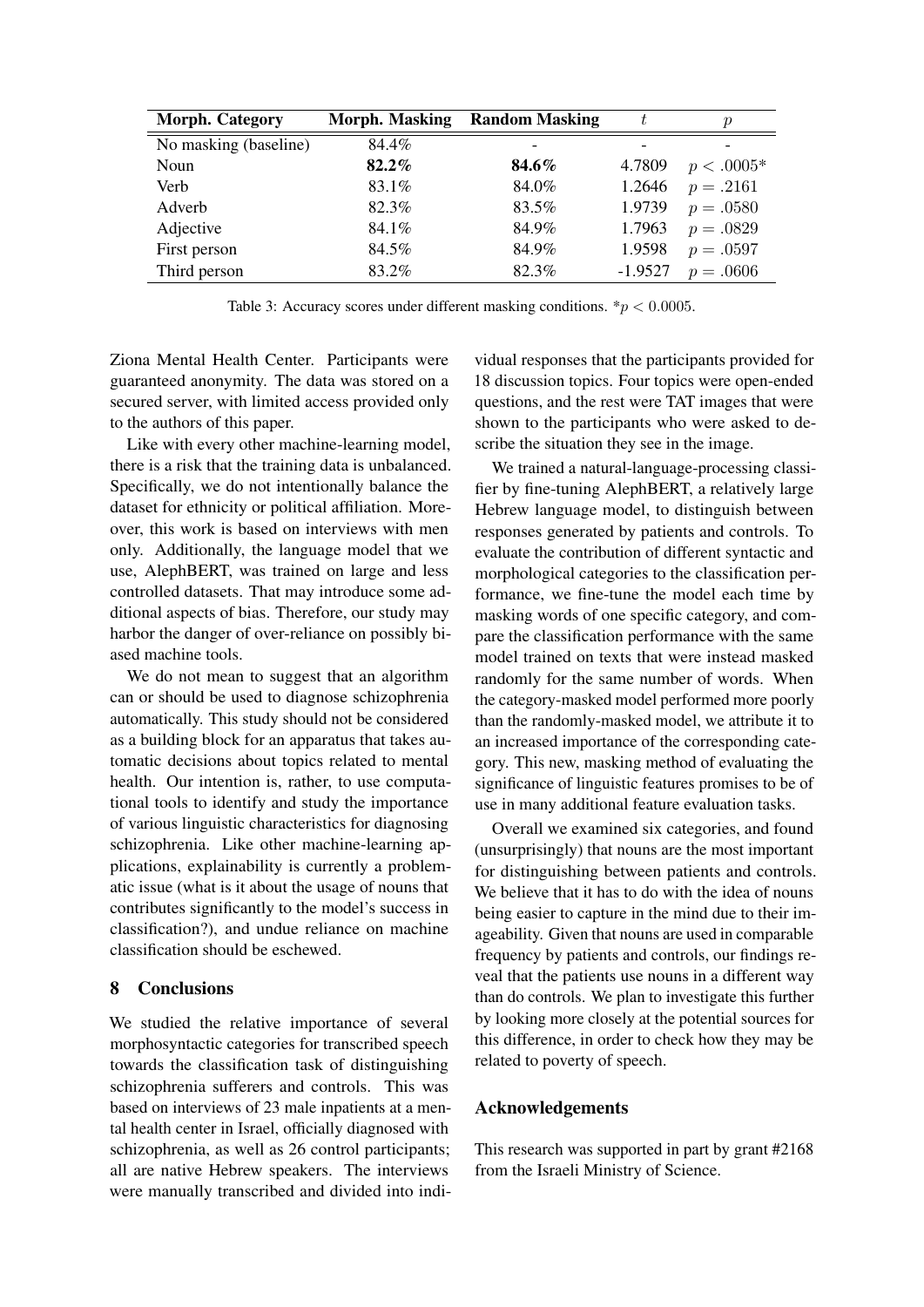# References

- <span id="page-8-19"></span>Meni Adler and Michael Elhadad. 2006. [An unsuper](https://doi.org/10.3115/1220175.1220259)[vised morpheme-based HMM for Hebrew morpho](https://doi.org/10.3115/1220175.1220259)[logical disambiguation.](https://doi.org/10.3115/1220175.1220259) In *Proceedings of the 21st International Conference on Computational Linguistics and the 44th Annual Meeting of the Association for Computational Linguistics*, ACL-44, pages 665–672, USA. Association for Computational Linguistics.
- <span id="page-8-0"></span>Mark S. Aloia, Monica L. Gourovitch, David Missar, David Pickar, Daniel R. Weinberger, and Terry E. Goldberg. 1998. Cognitive substrates of thought disorder, II: Specifying a candidate cognitive mechanism. *American Journal of Psychiatry*, 155(12):1677–1684.
- <span id="page-8-12"></span>American Psychiatric Association DSM-5 Task Force. 2013. *Diagnostic and Statistical Manual of Mental Disorders: DSM-5*, volume 5. American Psychiatric Publishing, Washington, DC.
- <span id="page-8-1"></span>Kfir Bar, Vered Zilberstein, Ido Ziv, Heli Baram, Nachum Dershowitz, Samuel Itzikowitz, and Eiran Vadim Harel. 2019. [Semantic characteristics of](https://doi.org/10.18653/v1/W19-3010) [schizophrenic speech.](https://doi.org/10.18653/v1/W19-3010) In *Proceedings of the Sixth Workshop on Computational Linguistics and Clinical Psychology*, pages 84–93, Minneapolis, MN. Association for Computational Linguistics.
- <span id="page-8-18"></span>Laura L. B. Barnes, Diane Harp, and Woo Sik Jung. 2002. Reliability generalization of scores on the Spielberger state-trait anxiety inventory. *Educational and Psychological Measurement*, 62(4):603–618.
- <span id="page-8-13"></span>Aaron T. Beck, Robert A. Steer, Roberta Ball, and William F. Ranieri. 1996. [Comparison of Beck De](https://doi.org/10.1207/s15327752jpa6703_13)[pression Inventories -IA and -II in psychiatric outpa](https://doi.org/10.1207/s15327752jpa6703_13)[tients.](https://doi.org/10.1207/s15327752jpa6703_13) *Journal of Personality Assessment*, 67(3):588– 597.
- <span id="page-8-6"></span>Gillinder Bedi, Facundo Carrillo, Guillermo Cecchi, Diego Fernández Slezak, Mariano Sigman, Natália Mota, Sidarta Ribeiro, Daniel Javitt, Mauro Copelli, and Cheryl Corcoran. 2015. [Automated analysis](https://doi.org/10.1038/npjschz.2015.30) [of free speech predicts psychosis onset in high-risk](https://doi.org/10.1038/npjschz.2015.30) [youths.](https://doi.org/10.1038/npjschz.2015.30) *npj Schizophrenia*, 1:15030.
- <span id="page-8-17"></span>Moshe Bensimon, Stephen Zvi Levine, Gadi Zerach, Einat Stein, Vlad Svetlicky, and Zahava Solomon. 2013. Elaboration on posttraumatic stress disorder diagnostic criteria: A factor analytic study of PTSD exposure to war or terror. *Israel Journal of Psychiatry*, 50(2):84–90.
- <span id="page-8-16"></span>Christy A. Blevins, Frank W. Weathers, Margaret T. Davis, Tracy K. Witte, and Jessica L. Domino. 2015. The posttraumatic stress disorder checklist for *DSM-5* (PCL-5): Development and initial psychometric evaluation. *Journal of Traumatic Stress*, 28(6):489– 498.
- <span id="page-8-5"></span>Jonathan D. Cohen and David Servan-Schreiber. 1992. Context, cortex, and dopamine: A connectionist approach to behavior and biology in schizophrenia. *Psychological Review*, 99(1):45.
- <span id="page-8-11"></span>Jacob Devlin, Ming-Wei Chang, Kenton Lee, and Kristina Toutanova. 2019. [BERT: Pre-training of](https://doi.org/10.18653/v1/N19-1423) [deep bidirectional transformers for language under](https://doi.org/10.18653/v1/N19-1423)[standing.](https://doi.org/10.18653/v1/N19-1423) In *Proceedings of the 2019 Conference of the North American Chapter of the Association for Computational Linguistics: Human Language Technologies, Volume 1 (Long and Short Papers)*, pages 4171–4186, Minneapolis, MN. Association for Computational Linguistics.
- <span id="page-8-9"></span>Brita Elvevåg, Peter W. Foltz, Daniel R. Weinberger, and Terry E. Goldberg. 2007. Quantifying incoherence in speech: An automated methodology and novel application to schizophrenia. *Schizophrenia Research*, 93(1–3):304–316.
- <span id="page-8-2"></span>William I. Fraser, Kathleen M. King, Philip Thomas, and Robert E. Kendell. 1986. [The diagnosis of](https://doi.org/10.1192/bjp.148.3.275) [schizophrenia by language analysis.](https://doi.org/10.1192/bjp.148.3.275) *British Journal of Psychiatry*, 148(3):275–278.
- <span id="page-8-14"></span>Dolores Gallagher, Gloria Nies, and Larry W. Thompson. 1982. Reliability of the Beck Depression Inventory with older adults. *Journal of Consulting and Clinical Psychology*, 50(1):152–153.
- <span id="page-8-20"></span>Dedre Gentner. 1982. Why nouns are learned before verbs: Linguistic relativity versus natural partitioning. Technical Report 257, Center for the Study of Reading, University of Illinois at Urbana-Champaign.
- <span id="page-8-15"></span>Kelly Hasenson-Atzmon, Sofi Marom, Tamar Sofer, Lilac Lev-Ari, Rafael Youngmann, Haggai Hermesh, Jonathan Kushnir, and Haggai Hermesh. 2016. Cultural impact on SAD: Social anxiety disorder among Ethiopian and former Soviet Union immigrants to Israel, in comparison to native-born Israelis. *Israel Journal of Psychiatry*, 53(3):48–54.
- <span id="page-8-8"></span>Kasia Hitczenko, Vijay A. Mittal, and Matthew Goldrick. 2021. Understanding language abnormalities and associated clinical markers in psychosis: The promise of computational methods. *Schizophrenia Bulletin*, 47(2):344–362.
- <span id="page-8-3"></span>Ralph E. Hoffman and Thomas H. McGlashan. 1997. Synaptic elimination, neurodevelopment, and the mechanism of hallucinated "voices" in schizophrenia. *American Journal of Psychiatry*, 154(12):1683–1689.
- <span id="page-8-4"></span>David Horn and Eytan Ruppin. 1995. Compensatory mechanisms in an attractor neural network model of schizophrenia. *Neural Computation*, 7(1):182–205.
- <span id="page-8-7"></span>Dan Iter, Jong Yoon, and Dan Jurafsky. 2018. Automatic detection of incoherent speech for diagnosing schizophrenia. In *Proceedings of the Fifth Workshop on Computational Linguistics and Clinical Psychology: From Keyboard to Clinic*, pages 136–146.
- <span id="page-8-10"></span>Sandra Just, Erik Haegert, Nora Kořánová, Anna-Lena Bröcker, Ivan Nenchev, Jakob Funcke, Christiane Montag, and Manfred Stede. 2019. Coherence models in schizophrenia. In *Proceedings of the Sixth Workshop on Computational Linguistics and Clinical Psychology*, pages 126–136. Association for Computational Linguistics.